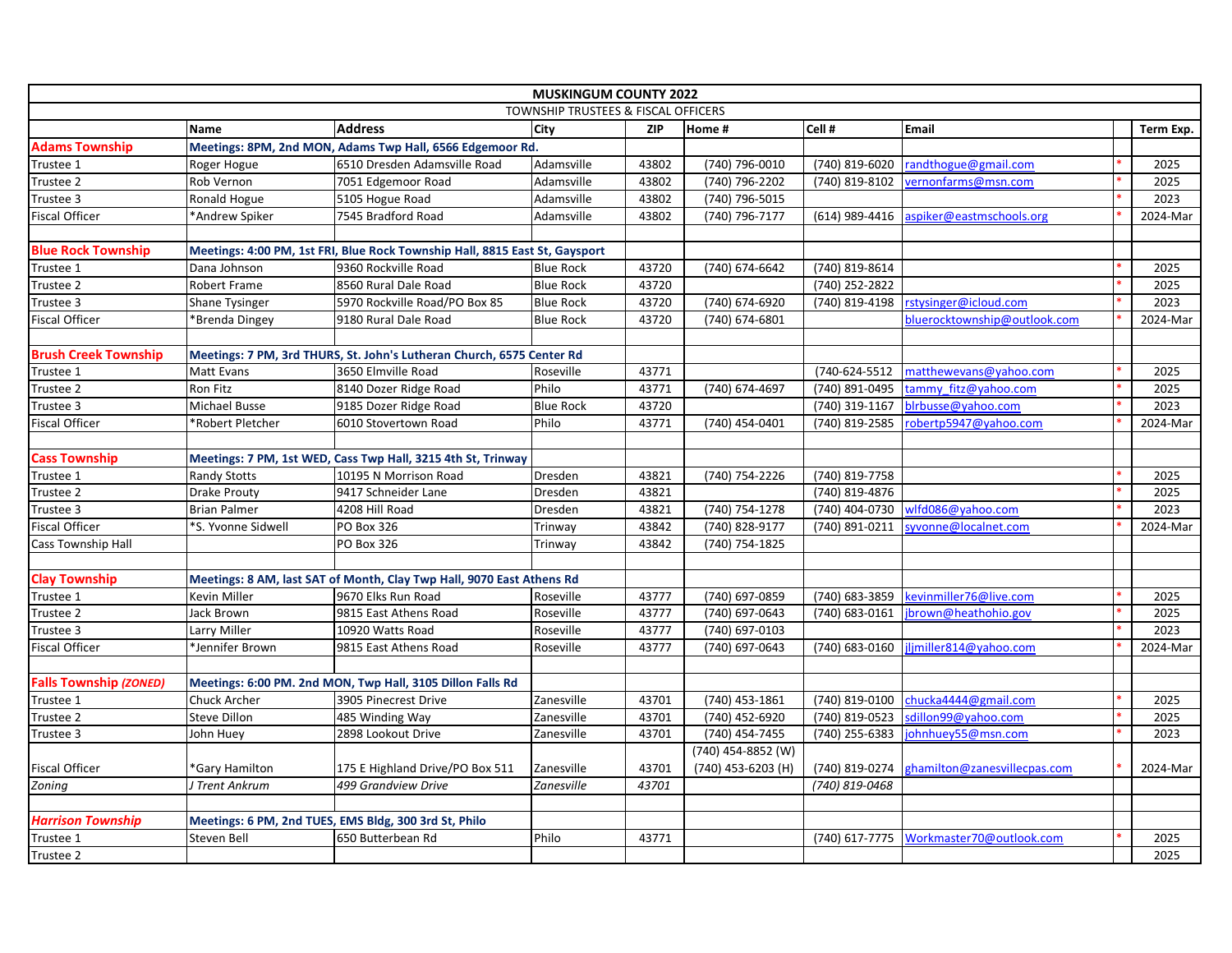|                           |                          |                                                                            | <b>MUSKINGUM COUNTY 2022</b>        |       |                    |                  |                              |          |
|---------------------------|--------------------------|----------------------------------------------------------------------------|-------------------------------------|-------|--------------------|------------------|------------------------------|----------|
|                           |                          |                                                                            | TOWNSHIP TRUSTEES & FISCAL OFFICERS |       |                    |                  |                              |          |
| Trustee 3                 | Larry Donohue            | 10403 Union Hill Road                                                      | <b>Blue Rock</b>                    | 43720 |                    | (740) 683-9852   | Donohue larry@yahoo.com      | 2023     |
| <b>Fiscal Officer</b>     | *Jacala Ryberg           | 8995 Old River Road                                                        | <b>Blue Rock</b>                    | 43720 |                    | (740) 617-9168   | jacalaryberg@gmail.com       | 2024-Mar |
| <b>Mailing Address</b>    | <b>Harrison Township</b> | <b>PO Box 215</b>                                                          | Philo                               | 43771 |                    |                  | HarrisontwpMuskCo@gmail.com  |          |
| <b>Highland Township</b>  |                          | Meetings: 7 PM, 2nd MON, Twp Hall, 5740 Cambridge Rd, Bloomfield           |                                     |       |                    |                  |                              |          |
| Trustee 1                 | Ronald Barr Sr.          | 5725 Cambridge Road                                                        | New Concord                         | 43762 |                    | (740) 252-2484   |                              | 2025     |
| Trustee 2                 | Randy Morrow             | 5935 Cambridge Road                                                        | <b>New Concord</b>                  | 43762 |                    | (740) 630-1532   |                              | 2025     |
| Trustee 3                 | Dan Downey               | 9745 New Hope Road                                                         | Norwich                             | 43767 | (740) 796-7755     | (740) 819-3115   |                              | 2023     |
| <b>Fiscal Officer</b>     | *Tim Cross               | 4675 Lodge Road                                                            | Norwich                             | 43767 | (740) 862-6121     | (740) 680-7202   | highland.township@yahoo.com  | 2024-Mar |
| <b>Hopewell Township</b>  |                          | Meetings: 7:30 PM 2nd TUES, Twp Hall, Hopewell National Rd, Mt Sterling    |                                     |       |                    |                  |                              |          |
| Trustee 1                 | Roger Gard               | 8177 Hopewell National Road                                                | Zanesville                          | 43701 | (740) 455-6293     | (740) 819-4694   | cgard001@columbus.rr.com     | 2025     |
| Trustee 2                 | Jeff Hill                | 2510 Asbury Chapel Road                                                    | Zanesville                          | 43701 |                    |                  |                              | 2025     |
| Trustee 3                 | David Gillespie          | 1070 Black Road                                                            | Hopewell                            | 43746 |                    | (740) 647-1671   | davespokertable@yahoo.com    | 2023     |
| <b>Fiscal Officer</b>     | *Vicki McKenzie          | 1705 County Line Road                                                      | Hopewell                            | 43746 | (740) 787-2877     |                  | hopewelltwpmusk@gmail.com    | 2024-Mar |
|                           |                          |                                                                            |                                     |       |                    |                  |                              |          |
| <b>Jackson Township</b>   |                          | Meetings: 6 PM, 1st Thurs, Twp Hall, North State St., Frazeysburg          |                                     |       |                    |                  |                              |          |
| Trustee 1                 | Tye Hunter               | 12710 Mt Zion Road                                                         | Frazeysburg                         | 43822 | (740) 624-1354     | (740) 624-1354   | thunter@tvschools.org        | 2025     |
| Trustee 2                 | Paul Vensil              | 9800 Canal Road                                                            | Frazeysburg                         | 43822 |                    | (740) 819-4931   | pav1392@embargmail.com       | 2025     |
| Trustee 3                 | David Handley            | 5320 Hi-Lo Drive                                                           | Frazeysburg                         | 43822 | (740) 828-9139     | (740) 294-5793   | dahandley@centurylink.net    | 2023     |
| Worker                    | Jamie Johnson            | 12821 West Carlisle                                                        | Frazeysburg                         | 43822 | (740) 828-9495     | (740) 624-4653   | james johnson34@yahoo.com    |          |
| <b>Fiscal Officer</b>     | *Thomas Graham           | 13776 Hamby Hill Road                                                      | Frazeysburg                         | 43822 | (740) 828-2112     | (740) 624-8567   | jacksontwp60@gmail.com       | 2024-Mar |
| <b>Jefferson Township</b> |                          | Meetings: 6:30 PM, 1st TUES, 1595 S. Main St. Dresden                      |                                     |       |                    |                  |                              |          |
| Trustee 1                 | Corry Cameron            |                                                                            |                                     |       |                    |                  |                              | 2025     |
| Trustee 2                 | Jeff Garver              | 801 Chestnut Street                                                        | Dresden                             | 43821 | (740) 754-3471     |                  |                              | 2025     |
| Trustee 3                 | <b>Todd Alexander</b>    | 1397 Dewey Street                                                          | Dresden                             | 43821 |                    | (740) 252-8974   | todd alexander77@icloud.com  | 2023     |
| <b>Fiscal Officer</b>     | *Travis Cunningham       | 2550 Carol Lane                                                            | Dresden                             | 43821 |                    | (740) 624-0717   | clerkcunningham@yahoo.com    | 2024-Mar |
|                           |                          |                                                                            |                                     |       |                    |                  |                              |          |
| <b>Licking Township</b>   |                          | Meetings: 7 PM, 2nd THURS, Twp Hall, 7675 Black Run Rd                     |                                     |       |                    |                  |                              |          |
| Trustee 1                 | Paul Dunfee              | 8000 Baker Road                                                            | Frazeysburg                         | 43822 | (740) 828-2123     | (740) 323-6151   |                              | 2025     |
| Trustee 2                 | Wayne Kilpatrick         | 8885 Vickers Hill Drive                                                    | Frazeysburg                         | 43822 |                    | (740) 624-1964   |                              | 2025     |
| Trustee 3                 | Larry McDonald           | 6540 Northview Drive                                                       | Nashport                            | 43820 |                    | (740) 819-6611   |                              | 2023     |
| <b>Fiscal Officer</b>     | *David Hanby             | 8615 Black Run Road                                                        | Nashport                            | 43820 |                    | (740) 252-1945   | david@hanbyfarmsinc.com      | 2024-Mar |
| <b>Madison Township</b>   |                          | Meetings: 8 PM, 1st Tuesday, 10610 Dresden-Adamsville Rd                   |                                     |       |                    |                  |                              |          |
| Trustee 1                 | <b>Ralph Carnes</b>      | 1730 N Branch Road/PO Box 608                                              | Dresden                             | 43821 | (740) 754-1620     | (740) 607-6354   | ralphcarnes607@gmail.com     | 2025     |
| Trustee 2                 | W. Kevin Spiker          | 1220 Dresden Adamsville Road                                               | Dresden                             | 43821 | $(740) 754 - 6271$ | $(740)$ 404-5007 |                              | 2025     |
| Trustee 3                 | Henry Jason Vore         | 2045 Mollies Rock Road                                                     | Dresden                             | 43821 |                    | (614) 746-3837   |                              | 2023     |
| <b>Fiscal Officer</b>     | *Jody Little             | 1005 Dresden Adamsville Road                                               | Dresden                             | 43821 | (740) 754-1510     |                  | idgreen little@sbcglobal.net | 2022-Mar |
| <b>Meigs Township</b>     |                          | Meetings: 7 PM 1st TUES, Old Meigs School Bldg, 8510 Big Muskie Dr, SR 284 |                                     |       |                    |                  |                              |          |
| Trustee 1                 | Stephen Z. Bradley, Sr.  | 9360 Cutler Lake Road                                                      | <b>Blue Rock</b>                    | 43720 | (740) 674-6515     | (740) 252-7641   |                              | 2025     |
|                           |                          |                                                                            |                                     |       |                    |                  |                              |          |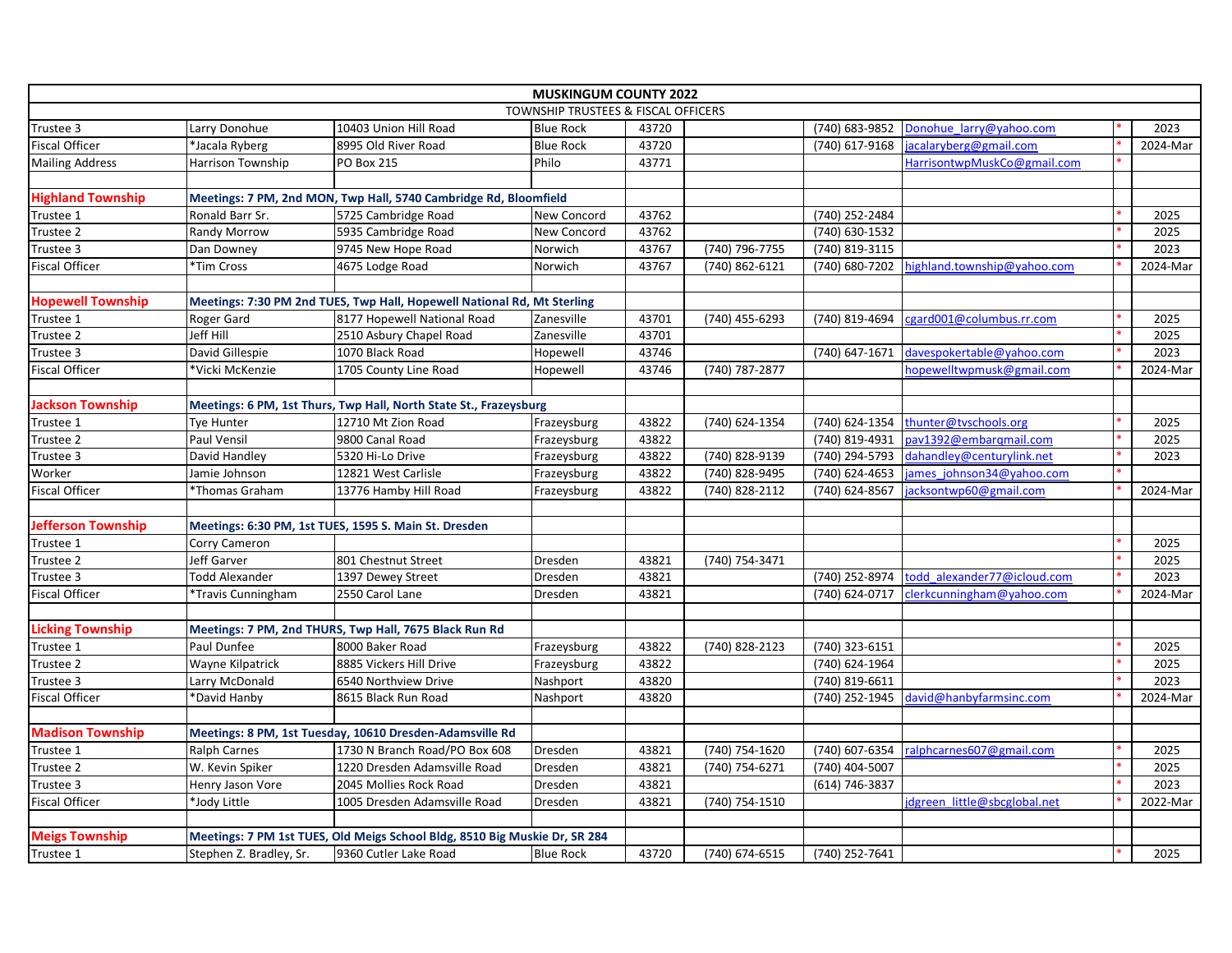| <b>MUSKINGUM COUNTY 2022</b>        |                                                                                 |                                                                                      |                  |       |                    |                |                                  |  |          |  |
|-------------------------------------|---------------------------------------------------------------------------------|--------------------------------------------------------------------------------------|------------------|-------|--------------------|----------------|----------------------------------|--|----------|--|
| TOWNSHIP TRUSTEES & FISCAL OFFICERS |                                                                                 |                                                                                      |                  |       |                    |                |                                  |  |          |  |
| Trustee 2                           | Rodney Dingey                                                                   | 10425 Cutler Lake Road                                                               | <b>Blue Rock</b> | 43720 | (740) 674-7137     |                |                                  |  | 2025     |  |
| Trustee 3                           | Jesse Rayner                                                                    | 10903 Rural Dale Road                                                                | <b>Blue Rock</b> | 43720 | (740) 280-2612     | (740) 562-3480 | raynerjj@hotmail.com             |  | 2023     |  |
|                                     |                                                                                 |                                                                                      |                  |       | (740) 674-4127 (H) |                |                                  |  |          |  |
| <b>Fiscal Officer</b>               | Becky Dingey <sup>*</sup>                                                       | 10245 Leo Lane                                                                       | <b>Blue Rock</b> | 43720 | (740) 674-6425 (W) |                | (740) 819-3752 meigstwp@live.com |  | 2024-Mar |  |
| <b>Board of Trustees</b>            |                                                                                 | 10245 Leo Lane, PO Box 79                                                            | <b>Blue Rock</b> | 43720 |                    |                |                                  |  |          |  |
|                                     |                                                                                 |                                                                                      |                  |       |                    |                |                                  |  |          |  |
| <b>Monroe Township</b>              |                                                                                 | Meetings: 7 PM 2nd Monday, Twp Hall, 11760 North St., New Concord                    |                  |       |                    |                |                                  |  |          |  |
| Trustee 1                           | Brian B. Adair                                                                  | 11600 Lookout Road                                                                   | New Concord      | 43762 |                    | (740) 819-7520 | Badair 75@Yahoo.com              |  | 2025     |  |
| Trustee 2                           | Robert J. Adair Sr.                                                             | 9355 Guys Road                                                                       | New Concord      | 43762 | (740) 796-6185     |                | iadairu@gmail.com                |  | 2025     |  |
| Trustee 3                           | <b>Charles Babcock</b>                                                          | 11695 Welker Street                                                                  | New Concord      | 43762 | (740) 796-2855     |                |                                  |  | 2023     |  |
| <b>Fiscal Officer</b>               | *Sandy Babcock                                                                  | 9700 Edgemoor Road                                                                   | New Concord      | 43762 | (740) 796-3822     | (740) 252-1405 | sbabcock@eastmschools.org        |  | 2024-Mar |  |
|                                     |                                                                                 |                                                                                      |                  |       |                    |                |                                  |  |          |  |
| <b>Muskingum Township</b>           |                                                                                 | Meetings: 7 PM 1st THURS, Twp Hall, 7005 Frazeysburg Rd, Mail: P.O. Box 2940, Zanes. |                  |       |                    |                |                                  |  |          |  |
| Trustee 1                           | Ed Fell                                                                         | 7344 Frazeysburg Road                                                                | Nashport         | 43830 | (740) 754-3848     | (740) 607-0299 | edmuskt@gmail.com                |  | 2025     |  |
| Trustee 2                           | Michael Maniaci                                                                 | 5100 Tiffany Drive                                                                   | Zanesville       | 43701 |                    | (740) 252-2417 | mike@rhodesmfg.com               |  | 2025     |  |
| Trustee 3                           | Matt Hittle                                                                     | 3580 Creamery Road                                                                   | Nashport         | 43830 |                    | (740) 819-1917 | matthittle@sbcglobal.net         |  | 2023     |  |
| <b>Fiscal Officer</b>               | *Jason T. Baughman                                                              | 5009 Dresden Court                                                                   | Zanesville       | 43701 | (740) 754-3737     | (740) 252-1988 | jbaughcpa@hotmail.com            |  | 2024-Mar |  |
|                                     |                                                                                 |                                                                                      |                  |       |                    |                |                                  |  |          |  |
| <b>Newton Township</b>              |                                                                                 | Meetings: 6 PM 2nd TUES, Newton Twp Fire Dept., 5490 Maysville Pike, SR 22           |                  |       |                    |                |                                  |  |          |  |
| Trustee 1                           | Charles "Randy" Elson                                                           | 2960 Nutter Road                                                                     | Zanesville       | 43701 |                    | (740) 319-6008 | crelson24@hotmail.com            |  | 2025     |  |
| Trustee 2                           | Larken Slack                                                                    | 2660 Yost Road                                                                       | Roseville        | 43777 |                    | (740) 607-5061 | Islack54@gmail.com               |  | 2025     |  |
| Trustee 3                           | Derek Dozer                                                                     | 4425 Baughman Run Road                                                               | Zanesville       | 43701 |                    | (740) 819-8231 | derekjdozer@gmail.com            |  | 2023     |  |
| <b>Fiscal Officer</b>               | *Paula Frank                                                                    | 8830 Bagley Road                                                                     | Mt. Perry        | 43760 | (740) 849-0114     | (740) 221-4156 | newtonFO20@gmail.com             |  | 2024-Mar |  |
|                                     |                                                                                 |                                                                                      |                  |       |                    |                |                                  |  |          |  |
| <b>Perry Township</b>               |                                                                                 | Meetings: 7 PM 1st TUES, Perry Twp Fire Dept, 4625 Boggs Rd                          |                  |       |                    |                |                                  |  |          |  |
| Trustee 1                           | David Danison                                                                   | 1161 Bald Hill Road                                                                  | Zanesville       | 43701 | (740) 872-3007     | (740) 819-3646 | davedanison@yahoo.com            |  | 2025     |  |
| Trustee 2                           | <b>Gary Hursey</b>                                                              | 610 Airport Road                                                                     | Zanesville       | 43701 | (740) 454-8383     | (740) 819-2344 | ghursey@columbus.rr.com          |  | 2025     |  |
| Trustee 3                           | Doug West                                                                       | 1475 Bald Hill Road                                                                  | Zanesville       | 43701 | (740) 844-0031     | (740) 819-9840 | dougwest57@hotmail.com           |  | 2023     |  |
| <b>Fiscal Officer</b>               | *Rick Alexander                                                                 | 1565 Rustic Ridge Road                                                               | Zanesville       | 43701 |                    | (740) 819-8046 | rickptf62@gmail.com              |  | 2024-Mar |  |
| Zoning                              | Virgil Graham                                                                   | 350 Marsha Lane                                                                      | Zanesville       | 43701 | (740) 452-1984     |                |                                  |  |          |  |
|                                     |                                                                                 |                                                                                      |                  |       |                    |                |                                  |  |          |  |
| <b>Rich Hill Township</b>           |                                                                                 | Meetings: 7:30 PM (winter) 8 PM (summer) LAST MON, Twp Hall, Heron Rd                |                  |       |                    |                |                                  |  |          |  |
| Trustee 1                           | Clayton Dawson                                                                  | 2770 Dawson Road                                                                     | Cumberland       | 43732 | (740) 872-6109     | (740) 404-5253 |                                  |  | 2025     |  |
| Trustee 2                           | Darren Founds                                                                   | 12011 Founds Road                                                                    | Chandlersville   | 43727 | (740) 638-2344     | (740) 819-5326 | darren@acetruck.net              |  | 2025     |  |
| Trustee 3                           | Barry Bauserman                                                                 | 15200 Chipmunk Road                                                                  | Cumberland       | 43732 | (740) 872-4052     |                |                                  |  | 2023     |  |
| <b>Fiscal Officer</b>               | *Debbie St. Clair                                                               | 4547 N Leedom Road                                                                   | Chandlersville   | 43727 | (740) 674-4778     |                | dst.clairrichhill2@yahoo.com     |  | 2024-Mar |  |
|                                     |                                                                                 |                                                                                      |                  |       |                    |                |                                  |  |          |  |
| <b>Salem Township</b>               | Meetings: 7:30 PM 2nd THURS, Twp Garage, 7260 Dresden-Adamsville Rd, Adamsville |                                                                                      |                  |       |                    |                |                                  |  |          |  |
| Trustee 1                           | James "Toby" Knipe                                                              | 6895 Salem Church Road                                                               | Adamsville       | 43802 |                    | (740) 617-7077 |                                  |  | 2025     |  |
| Trustee 2                           | <b>Steven Matthews</b>                                                          | 5300 Mollies Rock Road                                                               | Adamsville       | 43802 | (740) 796-1005     | (740) 279-0109 | tiffanymatthews@outlook.com      |  | 2025     |  |
| Trustee 3                           | James Echelberry                                                                | 5355 Piper Road                                                                      | Zanesville       | 43701 |                    | (740) 819-3519 | jrechelberry@muskingumcounty.org |  | 2023     |  |
| <b>Fiscal Officer</b>               | *Cindy Echelberry                                                               | 5955 Knipe Road                                                                      | Zanesville       | 43701 |                    | (740) 819-5260 | salemtwptrustees@outlook.com     |  | 2024-Mar |  |
|                                     |                                                                                 |                                                                                      |                  |       |                    |                |                                  |  |          |  |